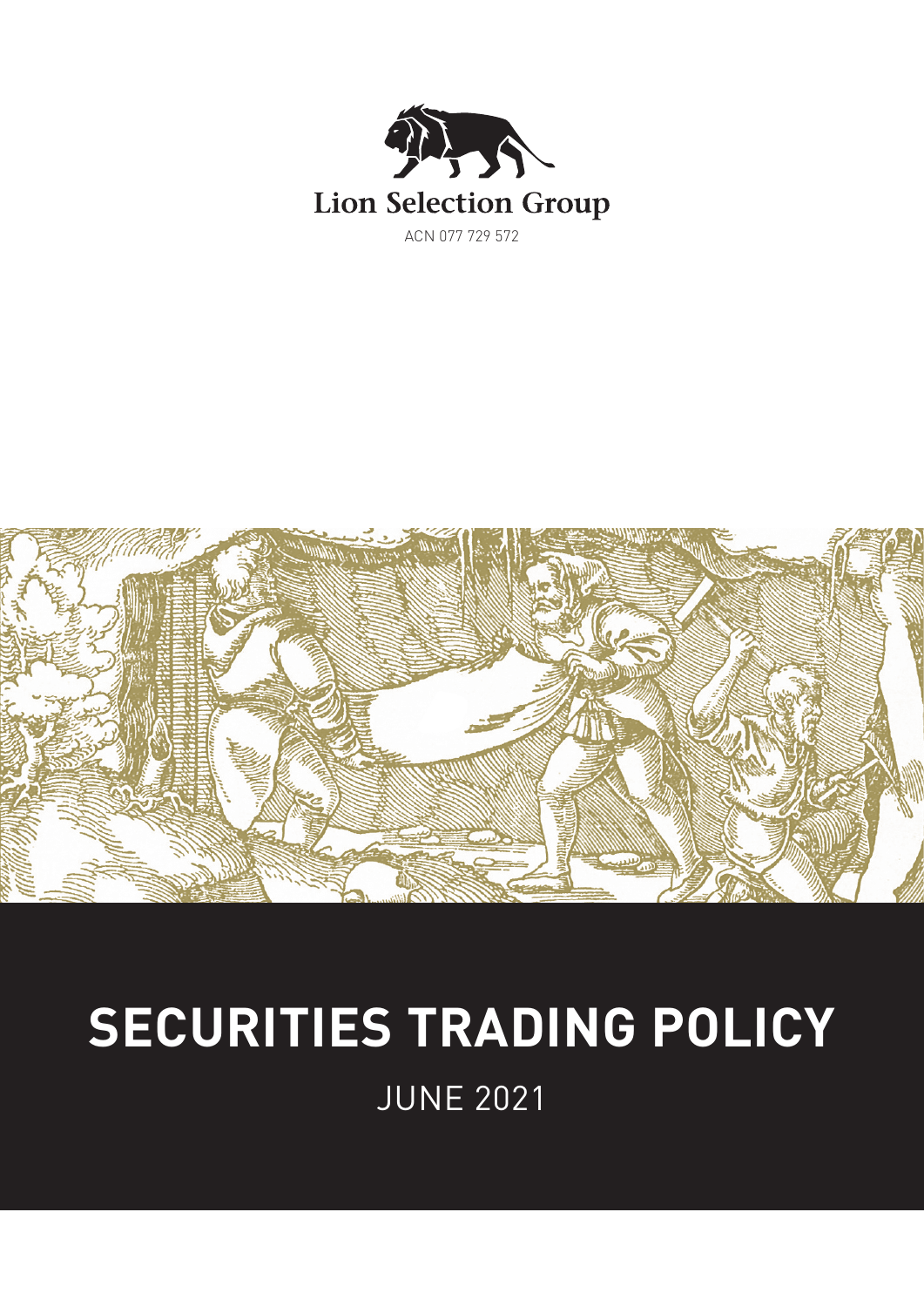# **INTRODUCTION**

As a result of the nature of the business of Lion Selection Group Limited (Lion) and Lion Manager Pty Ltd (the Manager), directors, officers and other employees of Lion and the Manager will be in possession of information regarding a wide range of small and medium sized exploration and mineral production companies.

From time to time some of this information may be classified as 'inside' information. Lion and the Manager may also be aware of potential transactions between small and medium sized exploration companies and other companies.

- $\blacktriangleright$  The Manager has a management contract with Lion.
- $\blacktriangleright$  Lion and the Manager will continue to be in possession of information on a variety of small companies which at times may be insider information.
- $\blacktriangleright$  The Manager maintains a parallel Securities Trading Policy which applies to all employees and directors of the Manager.
- $\triangleright$  Office space is shared by Lion and the Manager.

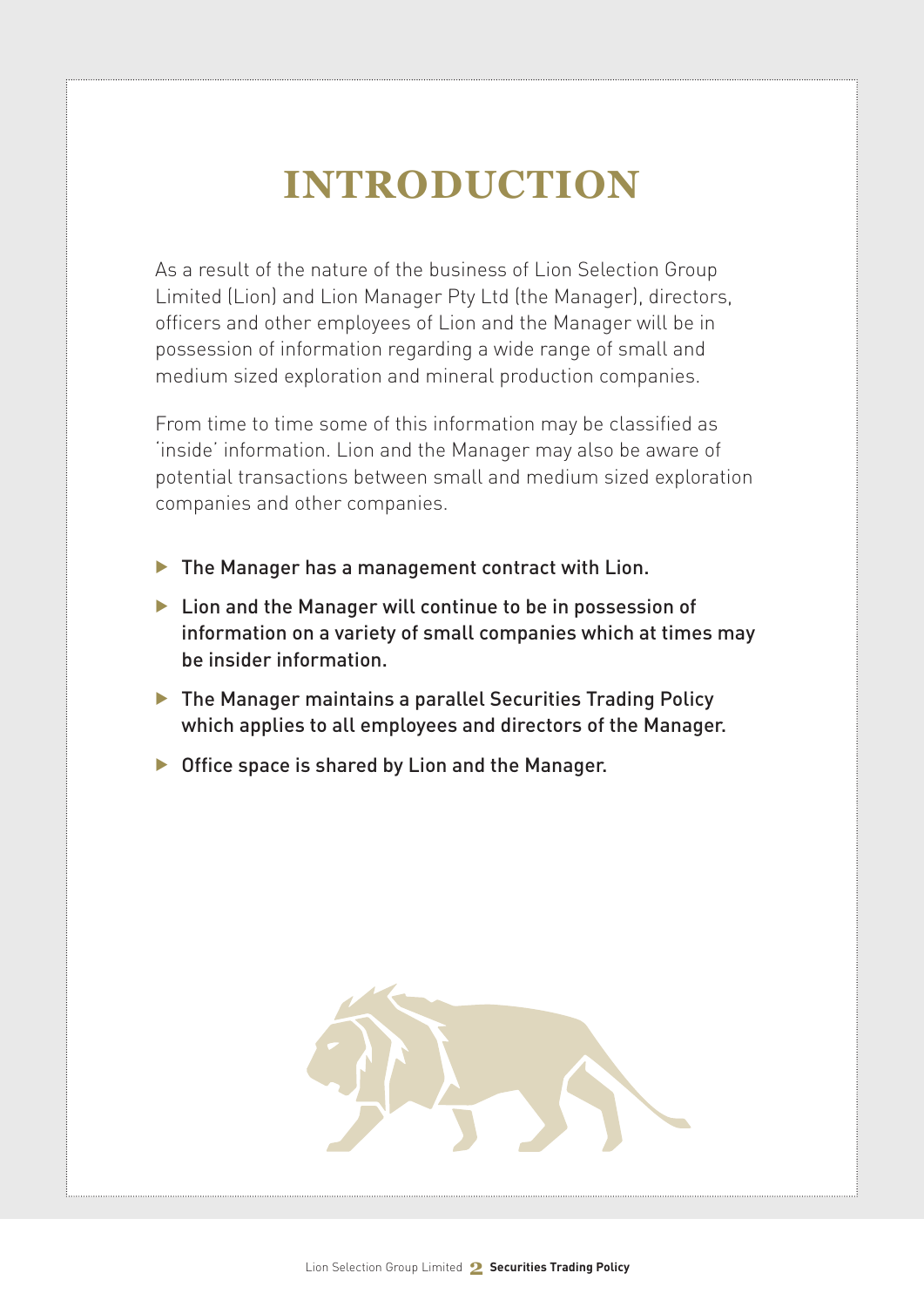#### **1. This Securities Trading Policy is designed to prevent the possibility of any actual or perceived:**

- conflict of interest between the Manager and Lion; and
- insider trading by the directors and employees (and related parties) of Lion. The policy extends to include investments for, or on behalf of the relevant director or employee, spouse, an associated company or trust, or any other related person, company or entity (related parties).

## **2. Summary of the insider trading prohibitions in the Corporations Act**

#### **Meaning of insider and inside information**

For the purposes of the insider trading provisions of the Corporations Act, a person is an 'insider' if the person possesses information that is not generally available but, if the information were generally available, a reasonable person would expect it to have a material effect on the price or value of securities ('inside information') and the person knows, or ought reasonably to know that the information is inside information.

Information is taken to be generally available if it:

- consists of readily observable matter; or
- $\bullet$  has been made known in a manner that would or would be likely to, bring it to the attention of persons who commonly invest in securities of a kind whose prices might be affected by the information and since it was so made known, a reasonable period for it to be disseminated among such persons has elapsed; or
- consists of deductions, conclusions or inferences made or drawn from such information.

A reasonable person is taken to expect information to have a material effect in the price or value of securities if the information would, or would be likely to, influence persons who commonly invest in securities in deciding whether or not to subscribe for, buy or sell the relevant securities.

#### **What activities are prohibited under the Corporations Act?**

The Corporations Act prohibits an insider from 'trading' or 'procuring' another person to trade in relevant securities and from 'tipping' another person in relation to the relevant securities, whether as principal or agent.

- (a) **Trading** means to subscribe for, purchase or sell, or enter into an agreement to subscribe for, purchase or sell any such relevant securities;
- (b) **Procuring** includes to incite, induce or encourage another person to trade in the relevant securities; and
- (c) **Tipping** means to communicate directly or indirectly inside information (or to cause the inside information to be communicated) to another person where the insider knows, or ought reasonably to know, that the other person would or would be likely to trade or procure a third person to trade in the relevant securities .

# **3. Supervisory Procedures**

To assist in the adherence to this policy, the Lion Board will:

- ensure all directors, officers and employees of Lion are familiar with these policies and procedures;
- review on a regular basis and update as necessary, these policies and procedures;
- seek declarations of interests at each regular Board meeting; and
- review the trading activity of each director and employee from time to time, including trading for or on behalf of the relevant director or employee, a family member (spouse or minors only), company or trust, or any other person, company or entity, and whether directly, or through a stockbroker or other intermediary.

Each director, officer and employee of Lion will annually provide the Company Secretary with a statement that they are aware of this policy (or update), and have adhered to it for the prior 12 month period.

# **4 Compliance Procedures**

The compliance procedures are as follows:

- (a) Directors and employees of Lion (and their related parties) are not to invest in or otherwise trade in the securities of:
	- small and medium sized exploration and mining companies, (other than Lion);
	- any company in which Lion may have a material business transaction or association with or where such a transaction or association is being contemplated;
	- any Investee Company of Lion.